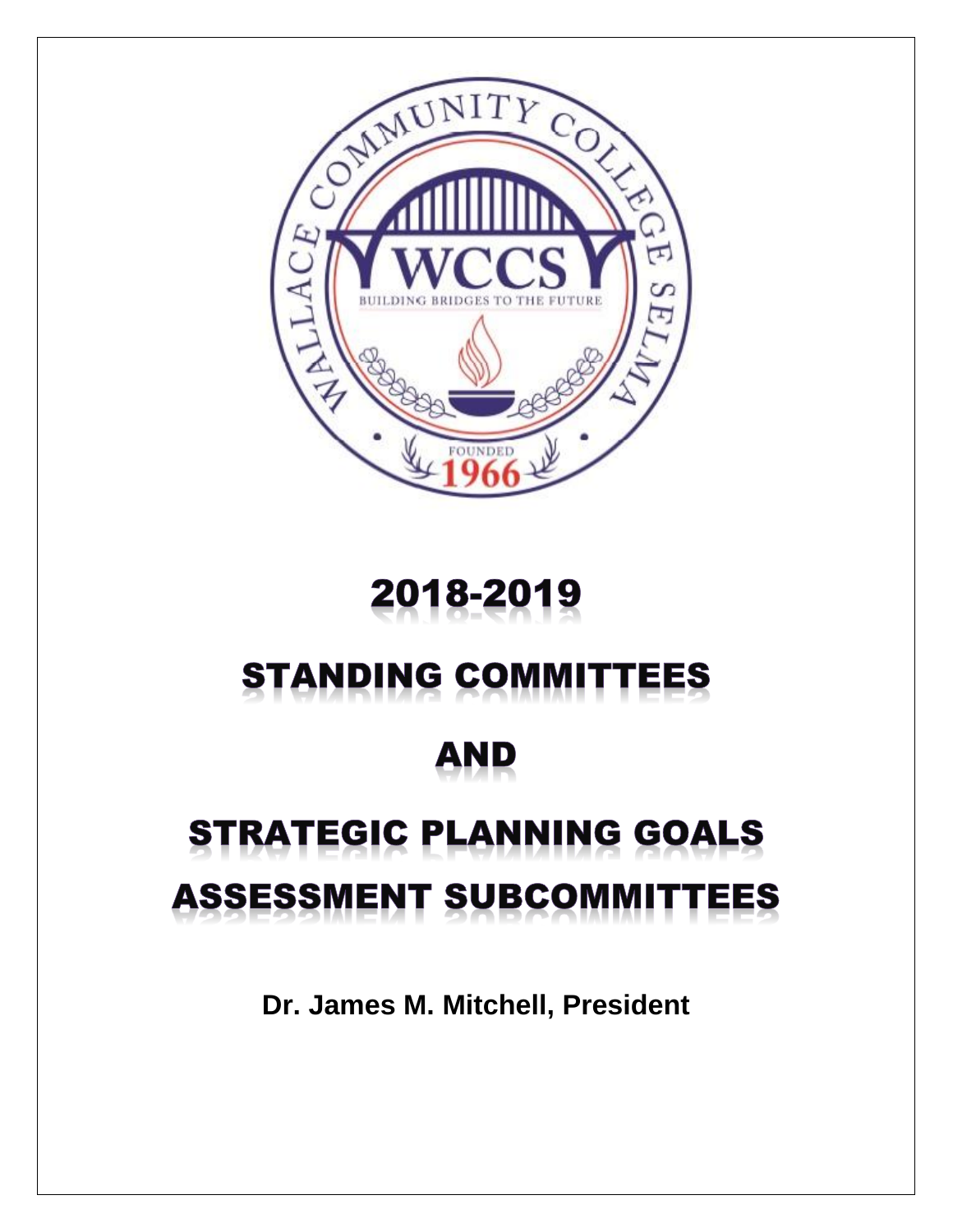#### **SR/ Student Representative**

# **F /Faculty**

#### **ADMINISTRATIVE ADVISORY COMMITTEE**

**The committee acts as an advisory group to the President and the Cabinet. Annually meetings are held a minimum of once per year, and recommendations are made concerning institutional policies and procedures.**

| Dr. James Mitchell, Chair | <b>Robby Bennett</b> | Dr. Marilyn Hannah $(F)$ |
|---------------------------|----------------------|--------------------------|
| Maxine Sturdivant $(F)$   | Pamela Blevins       | Dr. Rosa Spencer         |
| Matilda Williams $(F)$    | Gloria Simmons       | Gloria Thomas, Recorder  |
| Sabrina Ford $(F)$        | Tayla Bonner (SR)    |                          |

#### **POLICY REVIEW COMMITTEE**

**The Policy Review Committee guides the effective administration of locally approved policies. The committee assist in developing and implementing local policies and procedures through its internal governance process. The committee reviews policy and procedures and makes recommendations to the Cabinet and President for final review and/ or approval. New Policies or Policy revisions can be initiated at the Dean level with adequate input from faculty and/or staff. Following the Committees 'review, the recommendation is brought to the Cabinet by the appropriate senior-level administrator. After review and approval at the cabinet level, the President gives final approval. The Policy Review Committee adds the new or revised policy to the Faculty and Staff Handbook or Student Handbook and disseminates to students and/or faculty**.

Co-Chair: Jennifer Reynolds Co-Chair: Michael Walker **(F)** Shelia Jefferson Pamela Wright **(F)** Robert Sims **(F)** Jerome Thames **(F)** David Hobbs **(F**) Darlene Rudolph Brittany Jackson Colleen Dixon Dr. Pam Smith **(F)**

#### **ADMISSIONS APPEALS COMMITTEE**

**Reviews and makes recommendations in individual cases for students applying for admission or re-admission to the college for reasons of academic deficiency or inappropriate conduct. This Committee reports to the Dean of Students.**

Dr. Donitha Griffin, **Chair** Channie Chapman Lonzy Clifton

Jaycie Connell **(SR**)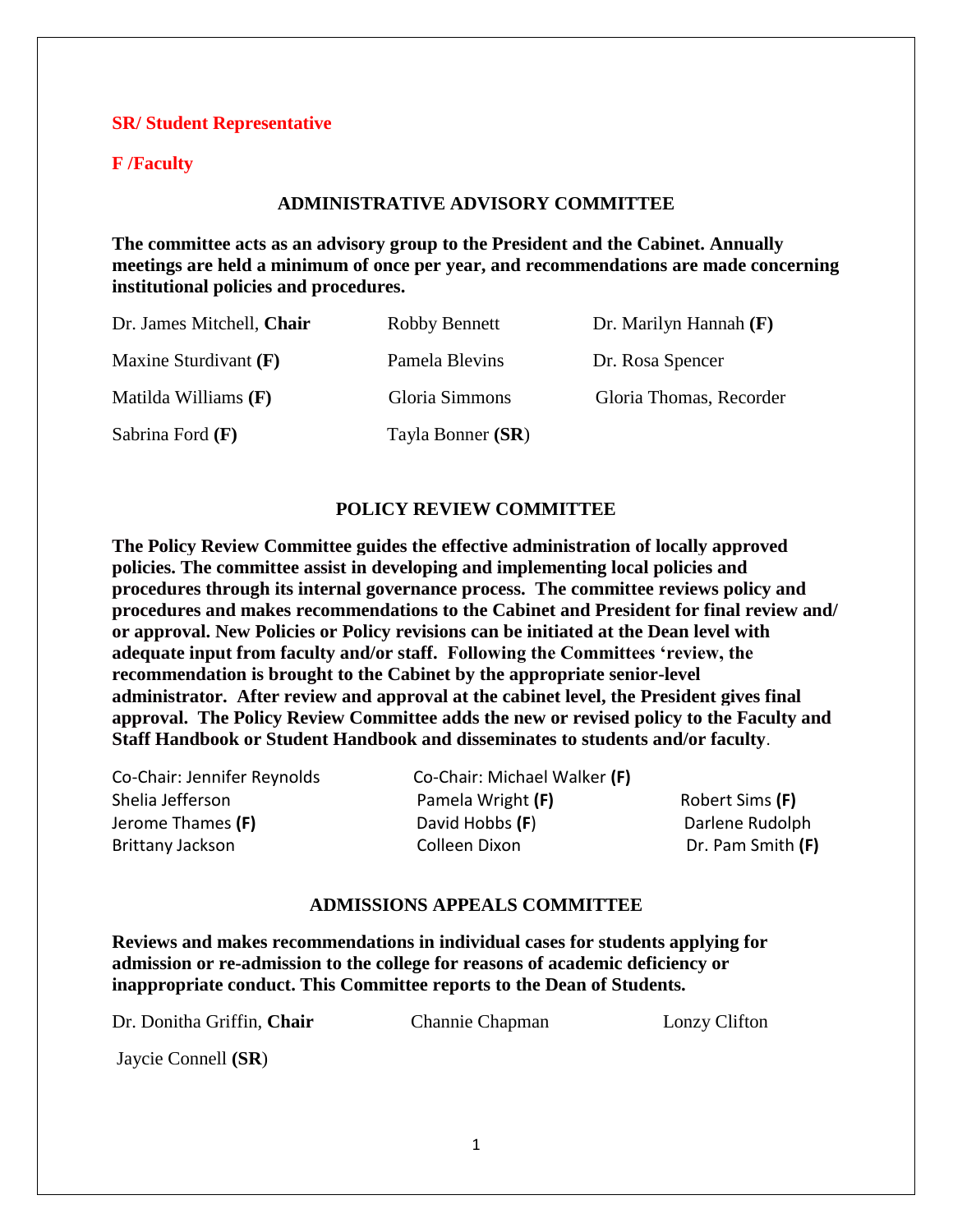#### **CALENDAR/REGISTRATION COMMITTEE**

**Responsible for developing an instructional calendar and registration dates that adheres to the Alabama Community College System. The committee is responsible for making sure that the calendar and registration dates meet the needs of students, faculty, and staff.** 

| Raji Gourdine, Co-Chair  | Dr. Donitha Griffin, Co-Chair | Dr. Marilyn Hannah $(F)$ |
|--------------------------|-------------------------------|--------------------------|
| <b>Robby Bennett</b>     | Dr. Tammie Briggs             | Veronica Brown           |
| Laura Vance              | Clarence Pettway              | Dr. Tara White $(F)$     |
| Dr. Tracey Shannon $(F)$ | Pamela Blevins, Recorder      | Dr. Rosa Spencer         |
| Lula Snowden             | Trinity Carter (SR)           | Kateri Lee (F)           |
| <b>Ghytana Goings</b>    | Pamela Wright                 |                          |

#### **ATHLETICS COMMITTEE**

**In consultation with the Athletic Director, the committee is responsible for developing goals and objectives for the intercollegiate athletics program and ensuring that the program is in harmony with and supportive of the purpose of the institution. The Committee monitors compliance with academic, admission and financial policies, and under the guidance of the college administration, is further responsible for regularly and systematically evaluating the athletics program.** 

| Marcus Hannah, Chair    | Quanda Pullum, Recorder | <b>Eddie Moultrie</b>     |
|-------------------------|-------------------------|---------------------------|
| Kenny Allen $(F)$       | Isaiah Haralson         | Shirley Laister $(F)$     |
| Tampatha Austin         | Teresa Marshall         | Alonzia Pettway           |
| <b>Charles Pettway</b>  | Sharon Walker           | William Elliot $(F)$      |
| <b>Brittany Jackson</b> | Erica Roberson          | <b>Roosevelt Williams</b> |
| Marlon Sharp (SR)       | Duane Evans             | <b>Andrew Whatley</b>     |
| Cindy Duck              | <b>Frank Elliott</b>    |                           |

# **SCHOLARSHIP COMMITTEE**

**Reviews all applicants for academic scholarships and makes recommendations to the President. This Committee reports to the Dean of Students and the President.**

Dr. Donitha Griffin, **Chair** Christi Melton **(F)** Dr. Rosa Spencer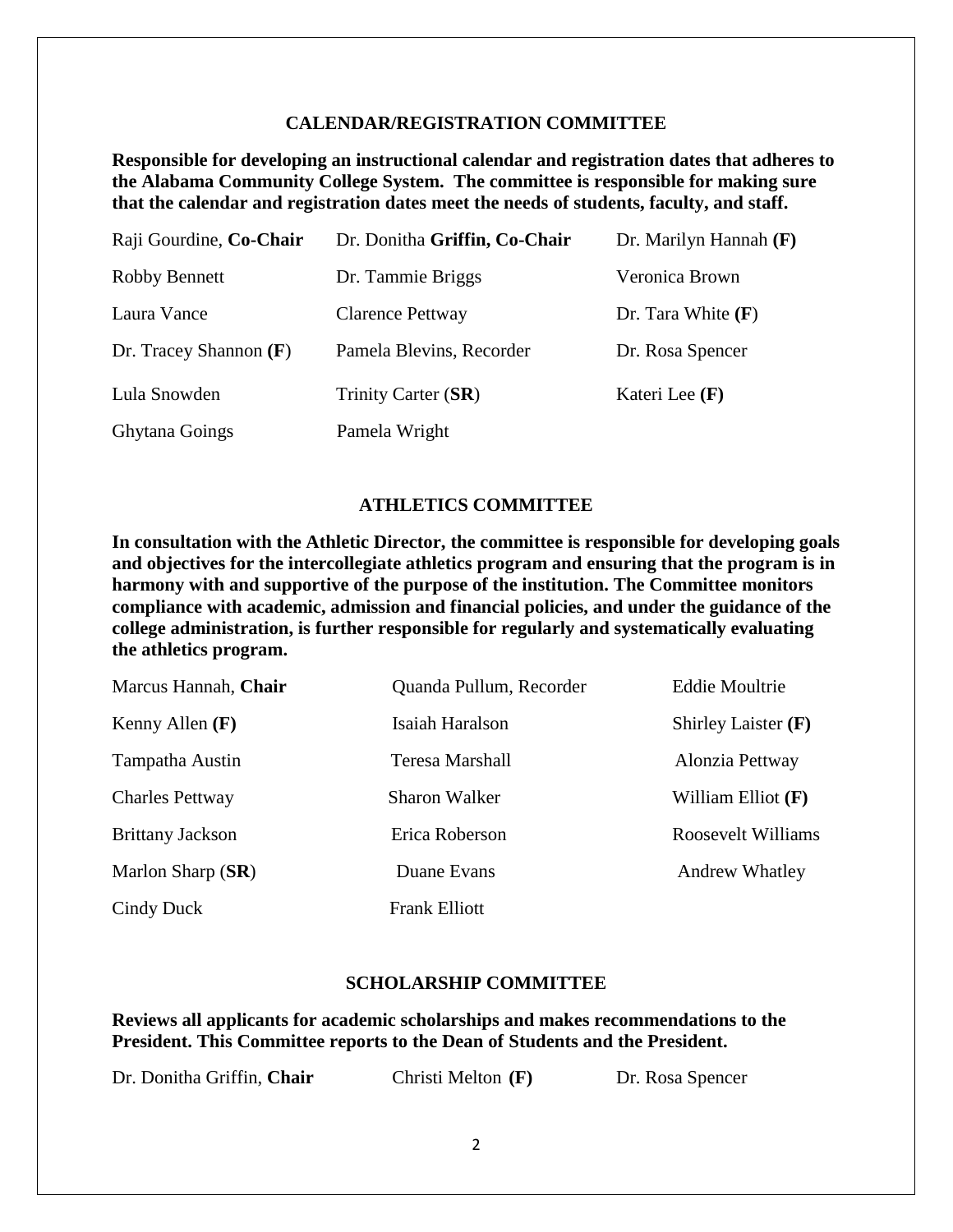Anessa Kidd Corey Bowie Jennifer Reynolds

### **LIBRARY COMMITTEE**

**Serves as a liaison for students, faculty/staff, and the community to provide appropriate and adequate library services to the College's constituents. This committee is responsible to the Dean of Instruction.**

| Minnie Carstarphen, Chair | Sharon Walker, Recorder | Vickie Bell              |
|---------------------------|-------------------------|--------------------------|
| <b>Kathy Moore</b>        | Webbie Calhoun $(F)$    | Pamela Wright $(F)$      |
| Dr. Janet Pugh $(F)$      | Suzette Martin $(F)$    | MacKenzie Glass (SR)     |
| Kim Mixon-Carter $(F)$    | Matilda Williams $(F)$  | Sherminita Walker        |
| Rachel Gorden             | <b>Betty Bentley</b>    | Dr. Pearlie Miller $(F)$ |

# **GRADUATION COMMITTEE**

**Responsible for carrying out all activities related to graduation, including ordering of regalia, rehearsals, and establishing the line of March. This committee reports to the President.**

| Shelia Jefferson   | Virginia Glover, Chair | Pamela Blevins |
|--------------------|------------------------|----------------|
| Colleen Dixon      | <b>Charles Dysart</b>  | Cindy Duck     |
| <b>Tommy Smith</b> | Angelica Williams      |                |

#### **STUDENT ACTIVITIES COMMITTEE**

**Serves as the coordinating body for planning and implementing student activities for the entire year. The committee reports to the Dean of Students.** 

| Shuntelra Logan, Chair, | Gloria Thomas, Recorder | Darlene Rudolph     |
|-------------------------|-------------------------|---------------------|
| Myron Coleman           | Frank Elliott (F)       | Alonzia Pettway     |
| Wes Tipton              | Jarrin Lewis $(F)$      | Brandi Abbott       |
| Corey Bowie             | Otis Tarver $(F)$       | Gloria Simmons      |
| Calvin Griffin $(F)$    | Jessica Mitchell        | <b>Betty Motley</b> |
| Shermanita Walker       | Tampatha Austin         | Kevin Jones (SR)    |
| Helen Cosby             | Colleen Dixon           | Duane Evans         |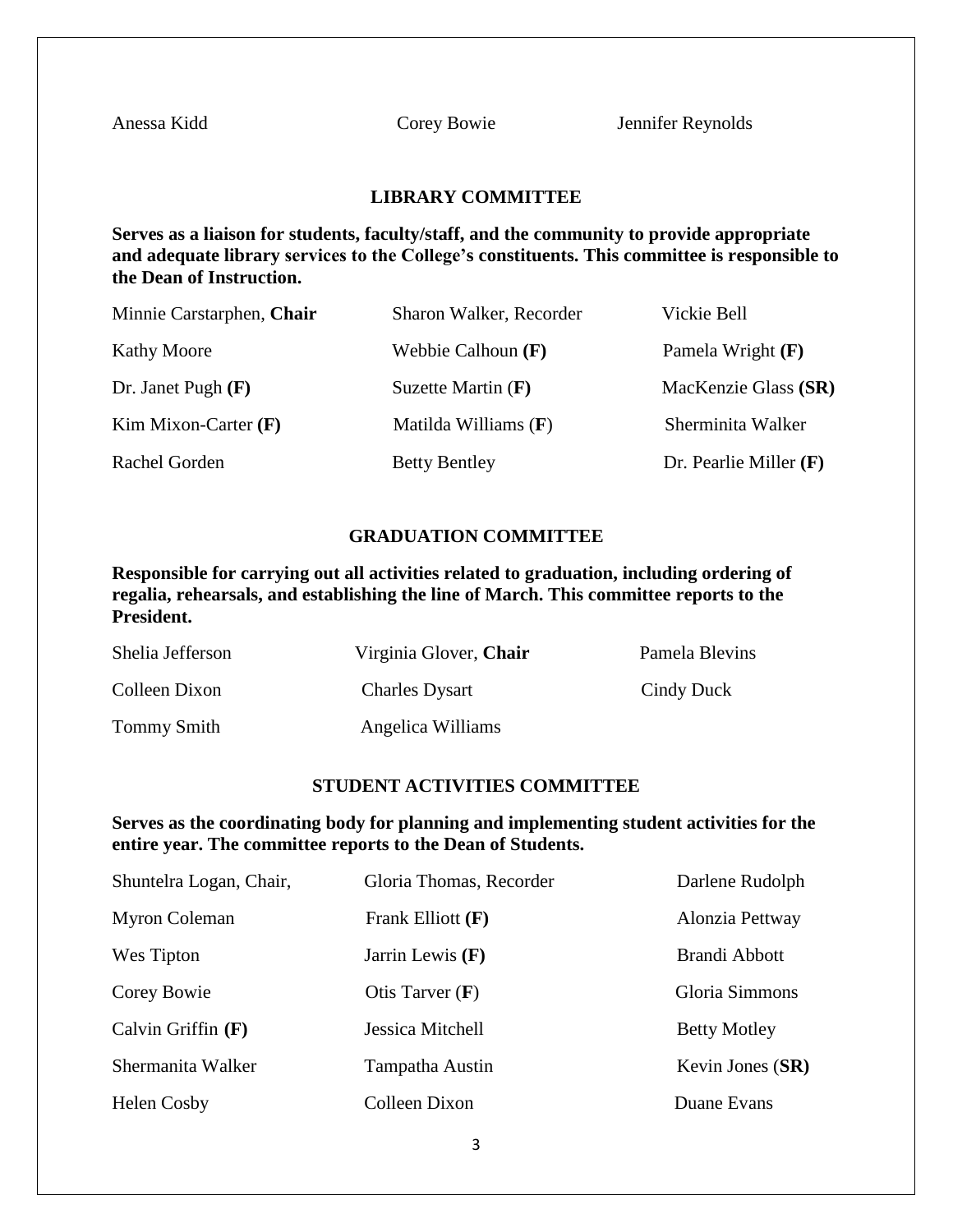Myron Coleman Jason Hurt Ghytana Goings **(F)** Hollee Thomas **(F)** Eddie Moultrie Angelica Williams

Kateri Lee **(F)**

Yulonda Randolph **(F)** Kerry Henderson **(F)** Marcus Hannah

# **CAMPUS BEAUTIFICATION COMMITTEE**

**Continuously assess the campus environment to determine needs as it relates to campus beautification and holiday decorations. Facilitates projects that will enhance the aesthetic beauty and appearance of the campus, while building a sense of pride around the community.**

| Eric Allison, Chair | Veronica Brown Co-Chair | Donte Stevenson         |
|---------------------|-------------------------|-------------------------|
| Dr. Glen King       | Brandi Abbott           | <b>Brittany Jackson</b> |
| <b>Tommy Smith</b>  | Keith Jackson           | Jerome Thames $(F)$     |
| Tim Moore           | Melinda Page            | Kimberly Brown          |
| Naopi Evans         | <b>Theresa Marshall</b> | <b>Anthony Heard</b>    |
| Tammy Helms         |                         |                         |

# **FINANCIAL AID ACADEMIC PROGRESS APPEALS COMMITTEE**

**Responsible for addressing significant issues relative to financial aid and serves as an appeal for student aid recipients.**

| Lonzy Clifton, Chair           | <b>Channie Chapman</b>   | Dr. Herbert Thomas |
|--------------------------------|--------------------------|--------------------|
| Jennifer Reynolds (tiebreaker) | Anessa Kidd (tiebreaker) | Felecia Sanders    |
| Gloria Simmons                 | Corey Bowie              | Shuntelra Logan    |

# **GRIEVANCE COMMITTEE**

**Responsible for implementing the grievance and appeals procedures for all grievances including those outlined in the Faculty/Staff Handbook.**

Colleen Dixon, **Chair** Dr. Donitha Griffin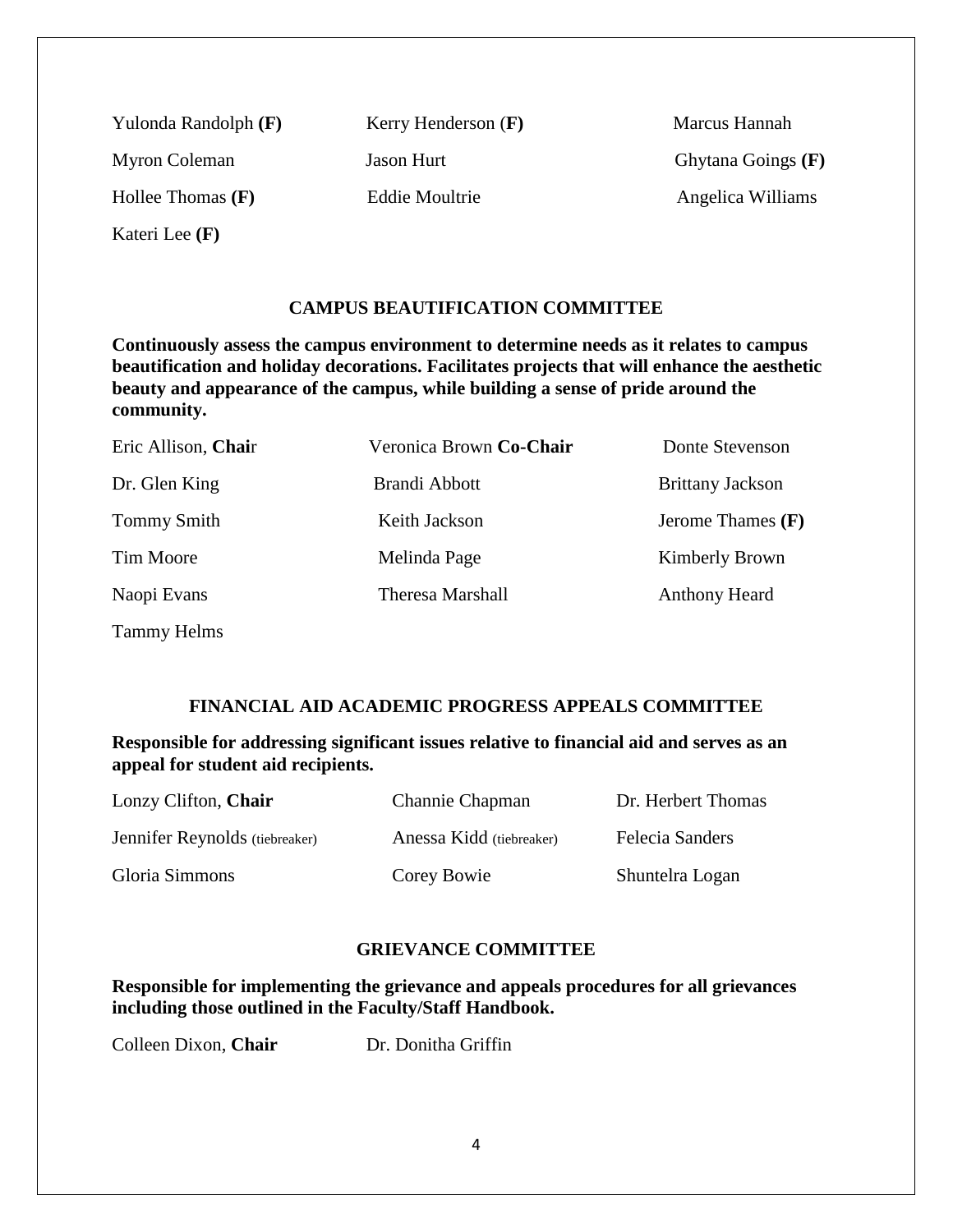**COLLEGE GOAL 1 QUALITY TEACHING AND LEARNING/ G. Goings (Chair) To Promote and provide teaching and learning environments and experiences that encourage the development of knowledge, skills, behaviors, and values for students for them to be successful in the workforce or subsequent education. Includes an assessment of strategies 1.1-1.10 and tasks of the curriculum committee.** 

#### **CURRICULUM COMMITTEE**

**The committee acts as an Advisory Committee to the Dean of Instruction. The committee is responsible for: (1) periodic review of all existing academic programs and courses offered by the College; and (2) evaluation of all new and proposed programs and classes to be recommended to the Dean of Instruction and President.**

| Ghytana Goings (F) (Co-Chair) | Dr. Sarah Davis $(F)$ (Chair) | Antionetta Baldwin (F) |
|-------------------------------|-------------------------------|------------------------|
| Dr. Elijah Pugh $(F)$         | Anessa Kidd                   | Dr. Tara White $(F)$   |
| Raji Gourdine                 | Marilyn Hannah $(F)$          | Gregory Miller $(F)$   |
| Maxine Sturdivant $(F)$       | Dr. Veronica Jackson $(F)$    | Felecia Sanders        |
| Dr. Tracey Shannon $(F)$      | Pamela Blevins, Recorder)     | Lula Snowden           |
| Dr. Tammy Briggs              | Calvin Griffin $(F)$          |                        |

# **COLLEGE GOAL 2 ACCESS/ F. Sanders (Chair)**

**To provide and promote accessible, affordable quality education and training. Includes an assessment of strategies 2.1-2.7 and functions of the E-Learning Policy Advisory Committee**

# **E-LEARNING POLICY ADVISORY COMMITTEE**

**This Committee advises the College President on Distance Learning issues relating to, but not limited to the following: strategic direction and planning of the College's Distance Learning Program; Distance learning platforms; equipment purchases; and operational standards and policies required to ensure quality assurance.**

| Felicia Sanders, Chair | Tammy Helms, Recorder | Dr. Marilyn Hannah (F) |
|------------------------|-----------------------|------------------------|
| <b>Johnny Moss</b>     | Dr. Tammie Briggs     | Shelia Theiss          |
| Robert Sims $(F)$      | Jaycie Connell (SR)   | Ghytana Goings $(F)$   |
| Jennifer Reynolds      | Matilda Williams (F)  | Hollee Thomas $(F)$    |

# **COLLEGE GOAL 3 TECHNOLOGY/ Brandi Abbott (Chair)**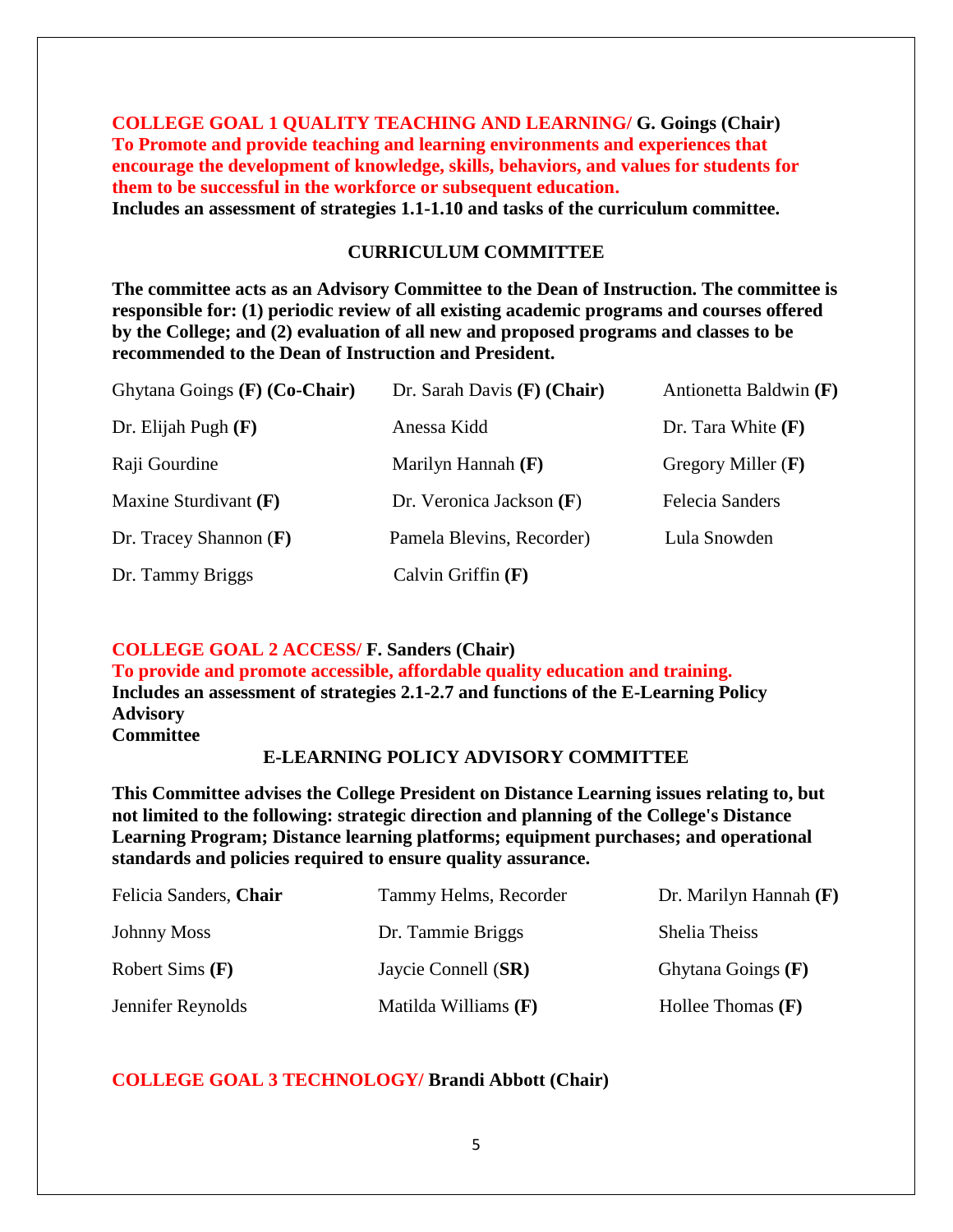**To expand the development of educational and administrative technology that enhance student learning and improve college management processes and functions. Includes an assessment of strategies 3.1-3.3 and the following:**

**Advise the College President on Information Technology issues related to, but not limited to the following: strategic direction and planning of the College's IT resources; investment priorities; organizational forms; and operational standards and policies required to ensure consistent institutional use of computing, telecommunication, information resources in a technologically heterogeneous environment.**

| Robby Bennett, Chair     | Brandi Abbott (Chair) | Eric Rogers $(F)$        |
|--------------------------|-----------------------|--------------------------|
| Eric Allison             | Yulonda Randolph (F)  | Connie Jones $(F)$       |
| Rosa Spencer             | Shelia Jefferson      | <b>Felicia Sanders</b>   |
| Monique Ford             | Bertha Allen          | Donte Stevenson          |
| <b>Betty Bentley</b>     | Tyala Bonner (SR)     | Elaine Melton, Recorder  |
| Dr. Marilyn Hannah $(F)$ | <b>Kathy Moore</b>    | Dr. Pearlie Miller $(F)$ |

# **COLLEGE GOAL 4 WORKFORCE AND ECONOMIC DEVELOPMENT/** G. King **(Chair)**

**Provide high-quality Workforce Development program that meet the demands of local employers and enhance the economic development efforts of the state and the region Includes an assessment of strategies 4.1-4.5**

| Dr. Glen King Jr.        | Rosa Spencer               | Matilda Williams $(F)$ |
|--------------------------|----------------------------|------------------------|
| Raji Gourdine            | Kenny Allen $(F)$          | Bonita Lewis $(F)$     |
| Vickie Bell, Recorder    | Mary Davis                 | Quanda Pullom          |
| Dr. Marilyn Hannah $(F)$ | Calvin Griffin $(F)$       | Lula Snowden           |
| <b>Chante Thomas</b>     | <b>Christopher Munford</b> |                        |

**COLLEGE GOAL 5 PROFESSIONAL DEVELOPMENT/ V. Brown (Chair) Provide faculty and staff development and training opportunities that encourage faculty and staff to become more proficient in the delivery of student services, instructional services, and operational services**

**Includes an assessment of strategies 5.1-5.3 and the following:**

**Responsible for the development of professional development activities for faculty and staff. The committee makes and receives suggestions from administrators, faculty, and staff**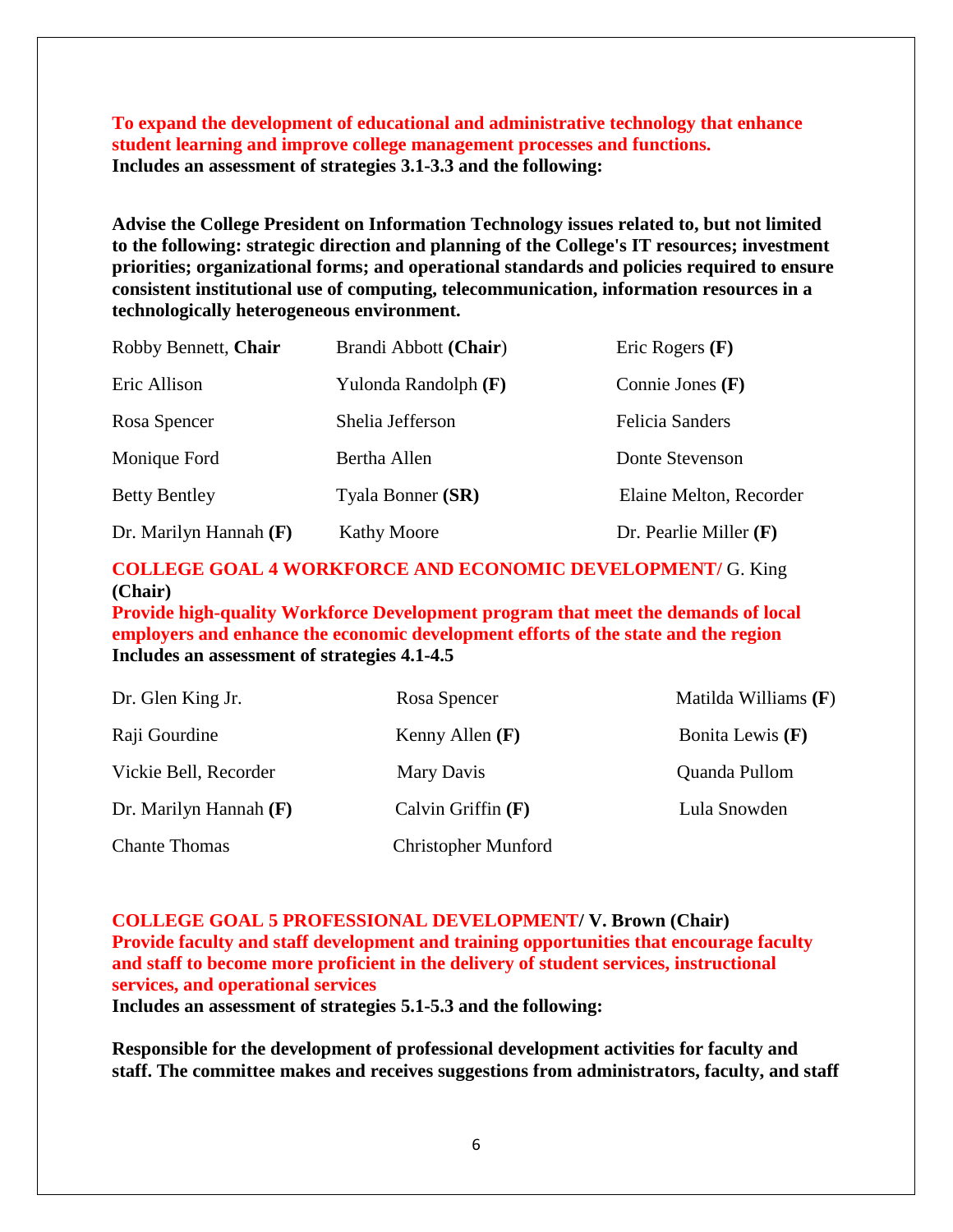# **for professional development activities, and develops a schedule of intra-college professional development activities.**

| Veronica Brown, Chair | Brandi Spear, Recorder      | Brittani Jackson      |
|-----------------------|-----------------------------|-----------------------|
| Monique Ford          | <b>Helen Cosby</b>          | KeWanda Vandiver      |
| Virginia Glover       | <b>Sharon Walker</b>        | Mary Davis            |
| Racheal Gordon        | <b>Christy Purdie Smith</b> | Dr. Holly Owens $(F)$ |
| Pamela Goodwin (F)    | Christine White $(F)$       | <b>Andrew Whatley</b> |
| <b>Bettye Motley</b>  | <b>Kathy Moore</b>          | Micheal Walker $(F)$  |

# **COLLEGE GOAL 6 STUDENT FOCUS/SERVICES SUCCESS/ H. Thomas (Chair) To promote student success and development through services consistent with student needs, interest, and abilities.**

**Includes an assessment of strategies 6.1-6.5 and the duties of the Transitional Studies Task Force committee.** 

#### **TRANSITIONAL STUDIES TASK FORCE COMMITTEE**

**Responsible for developing goals and objectives and detailing support services specifically designed to meet the unique needs of transitional students.**

| Maxine Sturdivant, Chair    | Raji Gourdine      | Jessica Mitchell, Recorder |
|-----------------------------|--------------------|----------------------------|
| Karen Brown                 | Darlene Rudolph    | Dr. Herbert Thomas         |
| Pamela Wright $(F)$         | Lonzy Clifton      | Dr. Janet Pugh $(F)$       |
| Dr. Pamela Smith $(F)$      | Regina Kennedy     | Dr. Tammie Briggs          |
| Kaleda Williams Zanders (F) | Dr. Holly Owens    | <b>Ghytana Goings</b>      |
| Shirley Laister $(F)$       | David Hobbs $(F)$  | Eric Rogers $(F)$          |
| Matilda Williams $(F)$      | Kenny Allen $(F)$  | Kerry Henderson $(F)$      |
| Gregory Miller $(F)$        | Connie Jones $(F)$ | Sarah Davis $(F)$          |

Pearlie Miller **(F)**

# **COLLEGE GOAL 7 DIVERSITY/ M. Carstarphen (Chair)**

**Provide access to programs and services that strengthen the educational, social and economic life of the diverse community served by the college.**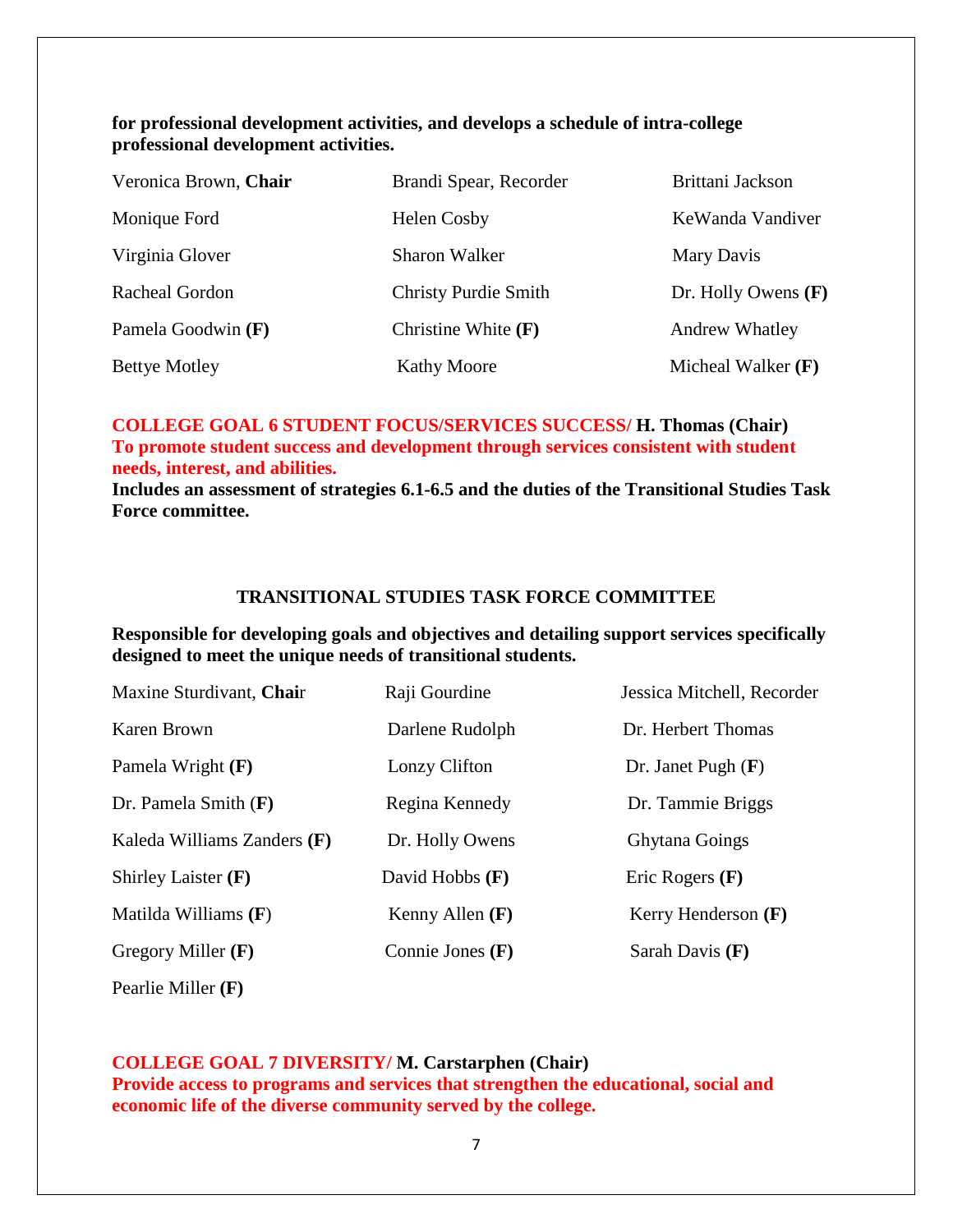**Includes an assessment of strategies 7.1-7.3 and the following:**

**This committee is appointed to create a more inclusive community in all realms of service grounded in respect and appreciation for individual differences. The committee endorses a [broad definition of diversity](http://www.lib.utk.edu/diversity/diversity_definition.html) and seeks to provide programs and resources that enhance Knowledge, and encourage understanding of diversity. In addition, the committee is responsible for planning and implementing cultural activities including a series of events in observance of the Black History Month celebration.**

| Dr. Tara White, (F) Chair | Jean Jackson, Recorder | Dr. Glen King Jr.    |
|---------------------------|------------------------|----------------------|
| Christine White $(F)$     | Geralyn Buford         | Regina Kennedy       |
| Connie Jones $(F)$        | Chandra Spicer         | Bonita Lewis (F)     |
| Derrick Moore             | Dr. Holly Owens $(F)$  | Jocelyn Tubbs-Turner |
| Kimberly Thomas (SR)      | Deborah Lumpkin (F)    | Racheal Gordon       |
| Sabrina Ford $(F)$        | Dr. Elijah Pugh $(F)$  | Micheal Walker (F    |

# C**OLLEGE GOAL 8 COMMUNITY DEVELOPMENT AND LIFELONG LEARNING Lula Snowden (Chair)**

**To Provide Educational opportunities that support a culture of lifelong learning**

|  | Includes an assessment of strategies 8.1-8.4. |  |  |
|--|-----------------------------------------------|--|--|
|--|-----------------------------------------------|--|--|

| Lula Snowden, Chair        | Kimberly Brown $(F)$ | Angelica Williams, Recorder |
|----------------------------|----------------------|-----------------------------|
| DeDe Inge                  | Pamela Goodwin (F)   | Suzette Martin $(F)$        |
| Corey Bowie                | <b>Johnny Moss</b>   | Karen Brown                 |
| Dr. Veronica Jackson $(F)$ | <b>Jason Hurt</b>    | <b>Chante Thomas</b>        |

#### **COLLEGE GOAL 9 PUBLIC RELATIONS/ J. Moss (Chair)**

**To Expand and enhance the image and reputation of the College through ongoing public and communications efforts**

**Includes an assessment of strategies 9.1-9.5 and the duties of the recruitment/ marketing committee.**

#### **RECRUITMENT/MARKETING COMMITTEE**

**Responsible for developing and implementing recruitment/marketing plans and activities for the year. The committee is responsible for communicating these plans for events to all College faculty and staff members and may assign or designate any faculty or staff person for specific recruiting activities. It is the responsibility of this committee to ascertain that**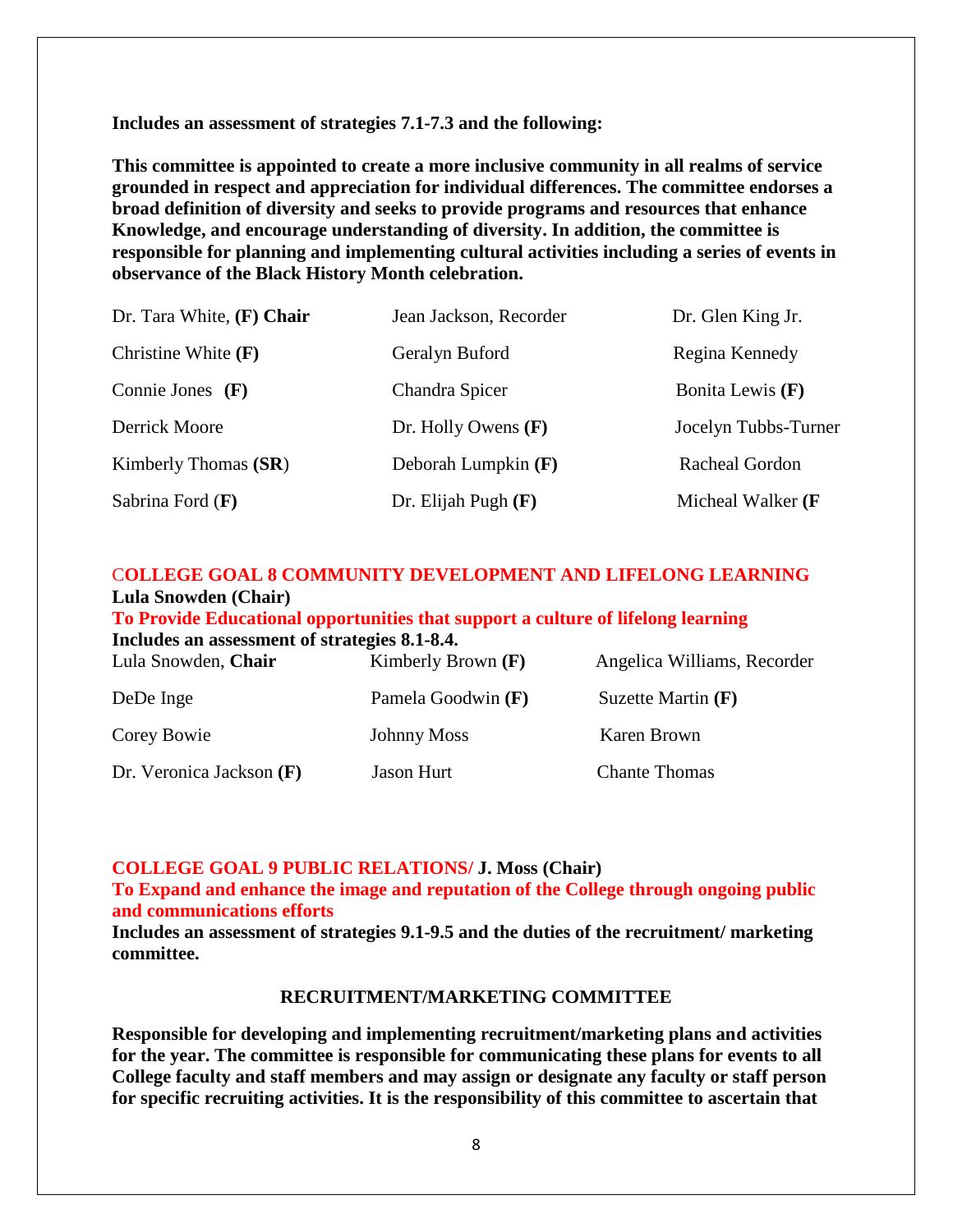# **its recruiting activities and materials accurately and truthfully portray the institution. This committee reports to the Dean of Students and the College President.**

| Dr. Herbert Thomas, Chair  | Marcus Hannah               | Shunteral Logan             |
|----------------------------|-----------------------------|-----------------------------|
| <b>Johnny Moss</b>         | Douglas Harris $(F)$        | Corey Bowie                 |
| Antonio Hamilton           | Quanda Pullom               | <b>Wesley Tipton</b>        |
| De'Shaun Gaines            | <b>Tammy Helms</b>          | <b>Christy Purdie Smith</b> |
| Teresa Marshall, Recorder  | Otis Tarver $(F)$           | Myron Coleman               |
| Shirley Laister $(F)$      | <b>Bettye Motley</b>        | Yulonda Randolph (F)        |
| <b>Christopher Munford</b> | Kaleda Williams Zanders (F) |                             |

# **GOAL 10 EFFICIENCY OF OPERATIONS, STRATEGY /R. Spencer (Chair) To improve efficient operations of the College**

**Includes an assessment of strategies 10.1-10.10 and the functions of the Catalog/Student Handbook Committee, Health & Safety Committee, Faculty/Staff Handbook committee, Master Facilities Plan & IEP assessment committees**

# **CATALOG/STUDENT HANDBOOK COMMITTEE/ 10.3**

**Responsible for the editing and publishing of the College Catalog/ Student Handbook. This committee is directly accountable to the Dean of Instruction.**

| Dr. Donitha Griffin | Anessa Kidd    | Dr. Tammie Briggs     |
|---------------------|----------------|-----------------------|
| Johnny Moss-Chair   | Lonzy Clifton  | MacKenna Jackson (SR) |
| <b>Helen Cosby</b>  | Pamela Blevins | Veronica Brown        |

# **HEALTH AND SAFETY COMMITTEE/10.5**

**Responsible for enabling the College to maintain a healthy, secure and educational environment for the students, faculty, staff, and visitors. The committee will be responsible for updating the comprehensive safety plan.**

| Charles Dysart, Chair | Virginia Glover, Recorder | Kenny Allen $(F)$     |
|-----------------------|---------------------------|-----------------------|
| Eric Rogers $(F)$     | Jerome Thames $(F)$       | Webbie Calhoun $(F)$  |
| Sabrina Ford $(F)$    | Steffan Coleman           | Deborah Lumpkin $(F)$ |
| <b>Eddie Moultrie</b> | Cindy Duck                | <b>Tammy Helms</b>    |
| Sheila Theiss         | Lee Berry                 | Keith Jackson         |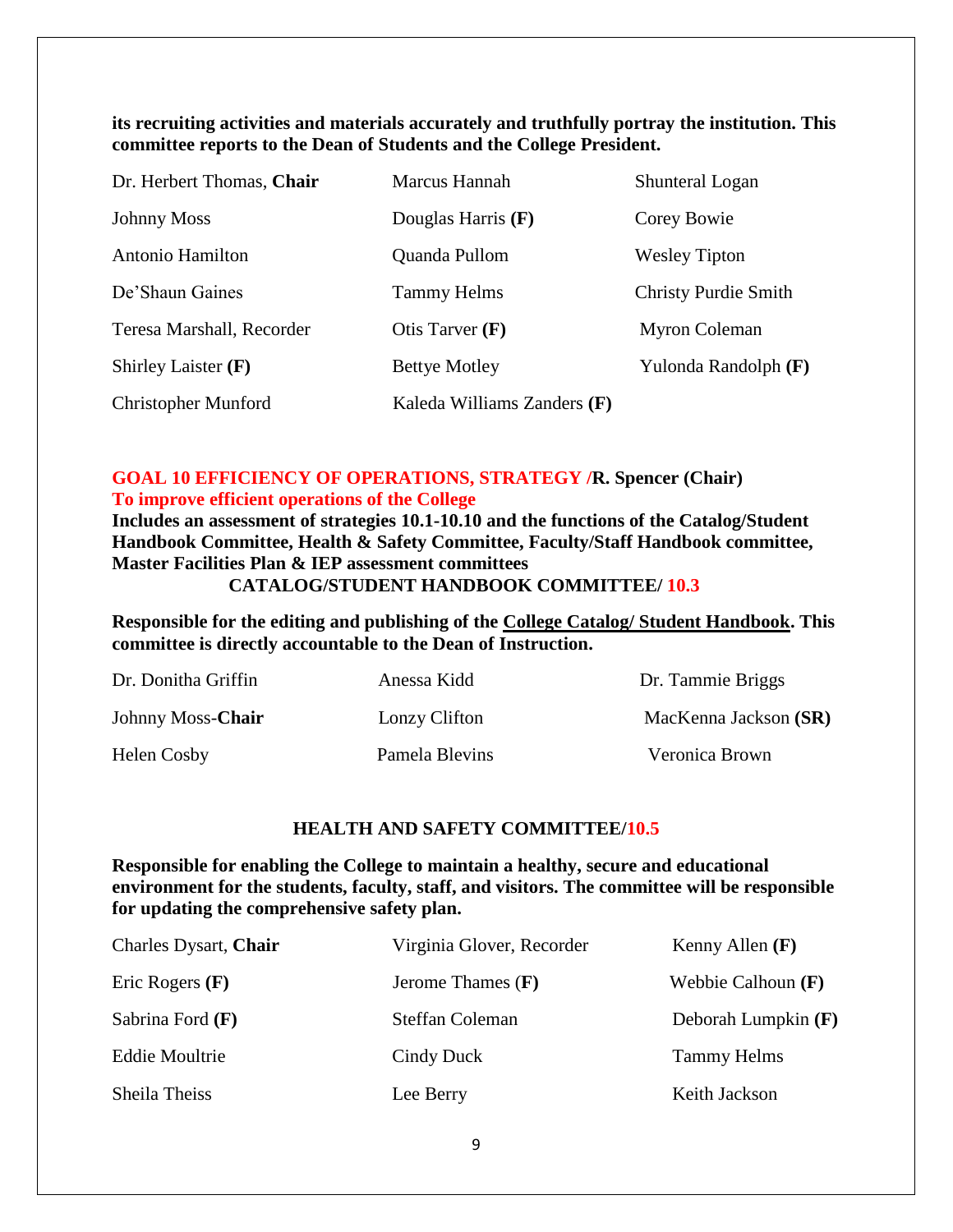Melinda Page Frank Elliott (**F)** Suzette Martin **(F)**

Otis Tarver (**F)**

#### **FACULTY/STAFF HANDBOOK COMMITTEE/ 10.7**

**Compiles updates and prepares the Faculty Staff Handbook for publication. The Handbook includes policies and procedures set forth by the Alabama Community College System as well as consistent local institutional policies and procedures that are necessary for the operation of the College. This committee is directly responsible to the President of the College.**

| Collen Dixon - Chair     | Brandi Abbott,          | Dr. Donitha Griffin  |
|--------------------------|-------------------------|----------------------|
| Veronica Brown, Co-Chair | Dr. Tammie Briggs       | Dr. Rosa Spencer     |
| Pamela Blevins, Recorder | Maxine Sturdivant $(F)$ | Ghytana Goings $(F)$ |

#### **FACILITY MASTER PLAN COMMITTEE/ 10.6**

**The committee is responsible for the planning of necessary modification and renovation of facilities and reports to the College President and Finance Director. The committee, under the supervision of the Finance Director, also develops a plan for the upkeep of the property of the College, the routine maintenance and preventive maintenance. Where appropriate, deferred maintenance of buildings or grounds, and equipment is also a responsibility. The plan includes institutional management; the schedule of maintenance projects and is maintained annually.**

| Dr. Rosa Spencer,     | Laura Vance, Recorder | Tommy Smith          |
|-----------------------|-----------------------|----------------------|
| <b>Charles Dysart</b> | David Hobbs           | Keith Jackson, Chair |

#### **IEP ASSESSMENT COMMITTEE/ 10.9**

**Provide annual evaluations of all unit's Institutional Effectiveness Plans and provide feedback to improve unit reporting. This committee reports to the Associate Dean of Institutional Effectiveness and the College President**

Veronica Brown, **Chair**

| <b>Team A:</b>      | Team B:           | <b>Team C:</b>             |
|---------------------|-------------------|----------------------------|
| Ghytana Goings (C)  | Jennifer Reynolds | Dr. Veronica Jackson $(F)$ |
| Jerome Thames $(F)$ | Clarence Pettway  | Rachel Gordon              |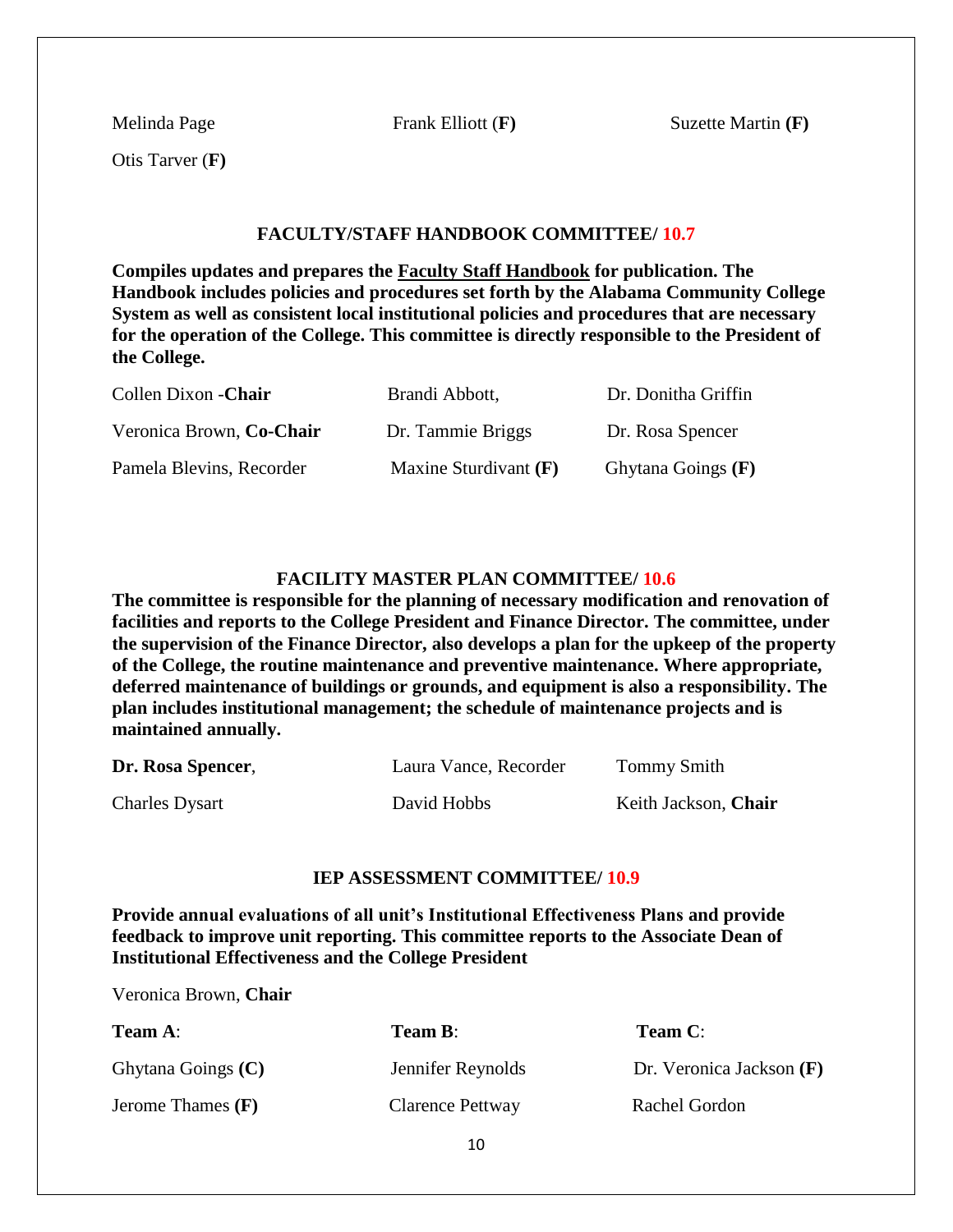| Deborah Lumpkin $(F)$  | Monique Ford $(C)$    | Robert Sims (F)       |
|------------------------|-----------------------|-----------------------|
| Felicia Sanders        | <b>Charles Dysart</b> | Shirley Laister $(F)$ |
| Antionetta Baldwin (F) | Laura Vance           | Karen Brown $(C)$     |

# **Team D:**

Darlene Randolph

Dr. Pamela Smith **(F)**

Tammy Helms

Kerry Henderson **(F)**

Gloria Simmons**(C)**

**COLLEGE GOAL 11, ENROLLMENT MANAGEMENT/ L. Clifton (Chair) Maintain an ongoing program for the recruitment, retention, and graduation of students Includes an assessment of strategies 11.1-11.4 and the functions of the admission committee**

# **ADMISSIONS**

**Responsible for regularly reviewing and evaluating admission policies and registration procedures and policies. Makes recommendations to the Dean of Students**

Lonzy Clifton, Chair Elain Melton, Recorder Christi Melton **(F)**

Shunteral Logan Anessa Kidd Dr. Herbert Thomas